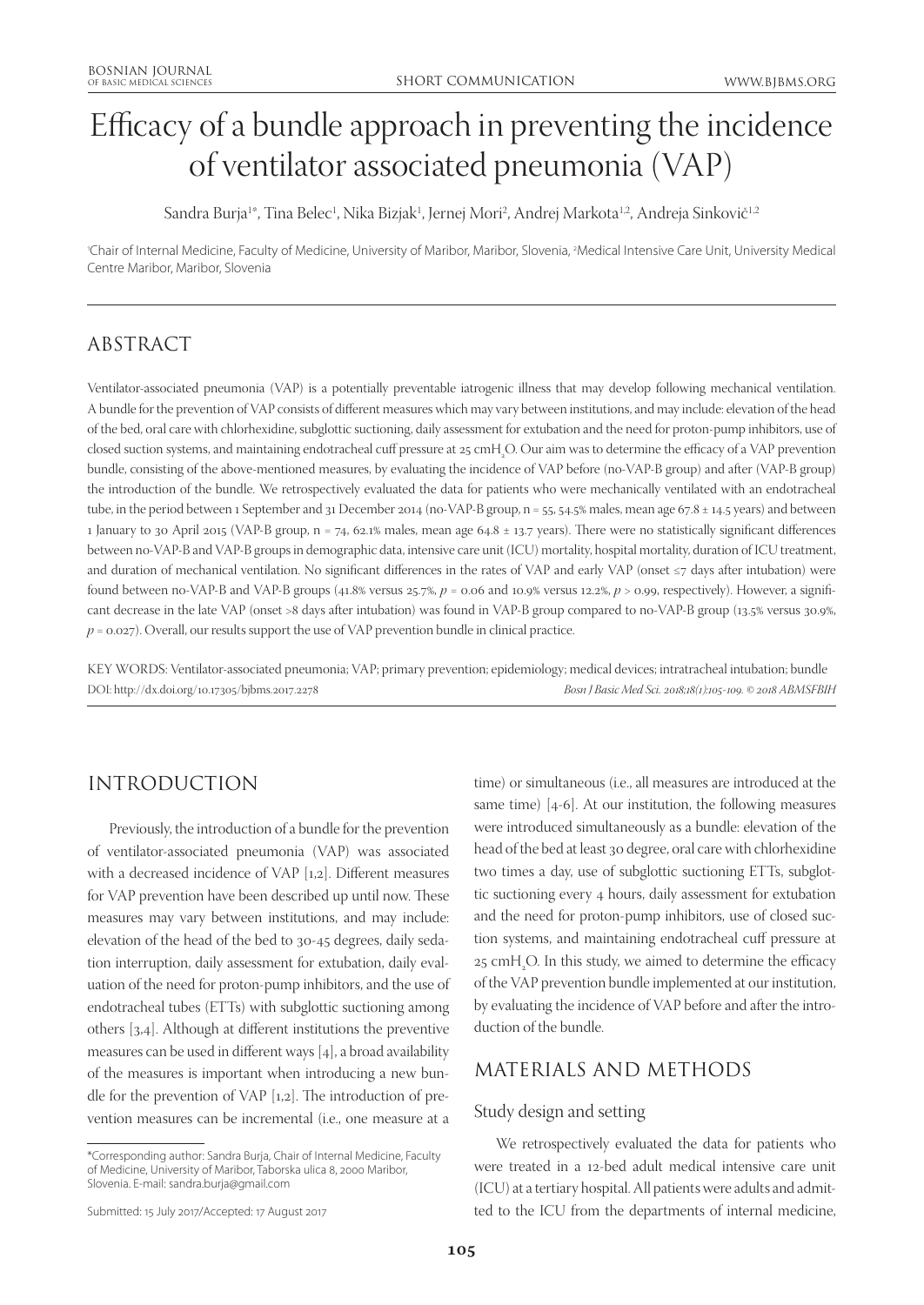neurology, infectious diseases, or emergency department. In the case of presumed non-surgical conditions, the patients were intubated in the prehospital setting, bypassing the emergency department. The need for informed consent was waived by the institutional ethics committee due to retrospective design of the study.

#### Study groups and VAP intervention

In no-VAP-B group, we included all patients who were mechanically ventilated with an ETT before the introduction of VAP bundle, in the period between 1 September and 31 December 2014. In VAP-B group, patients were mechanically ventilated with an ETT after the VAP prevention measures were introduced, between 1 January and 30 April 2015. The inclusion criteria were mechanical ventilation with an ETT and the presence/absence of VAP.

VAP was defined as: appearance of new onset inflammatory changes on a chest radiograph >48 hours after the intubation, aspiration of purulent fluid >48 hours after the intubation (documented in the patient handover), or VAP as a discharge diagnosis. We defined early VAP as the onset of VAP  $\leq$ 7 days after the intubation, and late VAP as the onset of VAP >8 days after the intubation.

At our hospital, all measures for the prevention of VAP were introduced into clinical practice between 2011 and 2013, and had been used before the introduction of the bundle, but not with a structured approach and in every mechanically ventilated patient. The clinical teams were familiar with all devices and treatment techniques. The medial staff was additionally educated before the introduction of the bundle (15-minute lectures at scheduled team meetings).

During the study period, subglottic suctioning ETTs were available only in the ICU. Patients who were intubated in the prehospital setting or in the other hospital departments were not re-intubated with a subglottic suctioning ETT after the admission to the ICU. In those patients, the effect of the bundle for VAP prevention was observed excluding subglottic suctioning. The 30-45 degree elevation of the head of the bed was determined according to the in-built meter (our ICU is equipped with Hill Rom TotalCare P1900 Treatment beds, Hill-Rom, Inc., Batesville, IN, USA). The head of the bed was elevated during the entire study period, except when the bed linen were changed and upon the removal of the femoral sheath, after coronary angiography. No patient had contraindications due to the long-term elevation of the bed head.

All data were obtained from medical charts and electronic medical records, including data on: age and sex, duration and outcome of the ICU or hospital treatment, VAP diagnosis and isolated pathogens, and previous hospitalization (i.e., whether the patients were admitted to the ICU from hospital departments or from home). We also recorded data on the location of endotracheal intubation (i.e., the ICU, prehospital setting, hospital departments, or emergency department) and the use of an ETT with subglottic suctioning for the patients admitted to the ICU.

#### Statistical analysis

Data were analyzed using IBM SPSS Statistics for Windows, Version 19.0. (IBM Corp., Armonk, NY, USA). No-VAP-B group was compared to VAP-B group. The results were expressed as percentages or mean ± standard deviation (SD). Fisher's exact test was used for categorical variables, and unpaired *t*-test was used to compare the means between the two groups. A two-sided p-value <0.05 was considered statistically significant.

## RESULTS

We included 55 patients in no-VAP-B group (54.5% males, mean age  $67.8 \pm 14.5$  years), and 74 patients in VAP-B group (62.1% males, mean age 64.8  $\pm$  13.7 years). There were no statistically significant differences between no-VAP-B and VAP-B groups in the ICU mortality (41.1% versus  $34.7\%$ ,  $p = 0.47$ ), hospital mortality (48.2% versus 49.3%,  $p > 0.99$ ), age, and sex (Table 1). No major differences were observed between no-VAP-B and VAP-B group in the rate of the use of subglottic suctioning ETTs (60% versus  $58.1\%$ ,  $p = 0.57$ ) nor in the rate of intubation in the prehospital setting (25.5% versus 31.1%,  $p = 0.56$ ). In the two groups, the duration of ICU treatment (11.7 ± 9.5 days versus 11.3 ± 10.9 days, *p* = 0.85) and mechanical

**TABLE 1.** Characteristics of patients treated before (no-VAP-B group) and after (VAP-B group) the introduction of VAP prevention bundle

| Characteristic                                                                                                | $no-VAP-B$      | VAP-B           | Statistical  |
|---------------------------------------------------------------------------------------------------------------|-----------------|-----------------|--------------|
|                                                                                                               | group           | group           | significance |
| Sex (% males)                                                                                                 | 54.5            | 62.1            | 0.47         |
| Age ( $years±SD$ )                                                                                            | $67.8 \pm 14.5$ | $64.8 \pm 13.7$ | 0.23         |
| Endotracheal tube with<br>subglottic suction (% yes)                                                          | 58.9            | 58.1            | 0.57         |
| Duration of mechanical<br>ventilation (days±SD)                                                               | $9.1 \pm 7.8$   | $8.4 \pm 7.3$   | 0.55         |
| Duration of ICU stay (days±SD)                                                                                | $11.7+9.5$      | $11.3 \pm 10.9$ | 0.85         |
| ICU mortality (% dead)                                                                                        | 41.1            | 34.7            | 0.47         |
| Hospital mortality (% dead)                                                                                   | 48.2            | 49.3            | >0.99        |
| VAP present (% yes)                                                                                           | 41.8            | 25.7            | 0.061        |
| Early VAP present (% yes)                                                                                     | 10.9            | 12.2            | >0.99        |
| Late VAP (% yes)                                                                                              | 30.9            | 13.5            | 0.027        |
| Intubated in the prehospital<br>setting (% yes)                                                               | 25.5            | 31.1            | 0.56         |
| Admission to the ICU from<br>departments of internal<br>medicine, neurology or<br>infectious diseases (% yes) | 41.8            | 43.2            | 0.45         |

VAP: Ventilator-associated pneumonia; ICU: Intensive care unit; SD: Standard deviation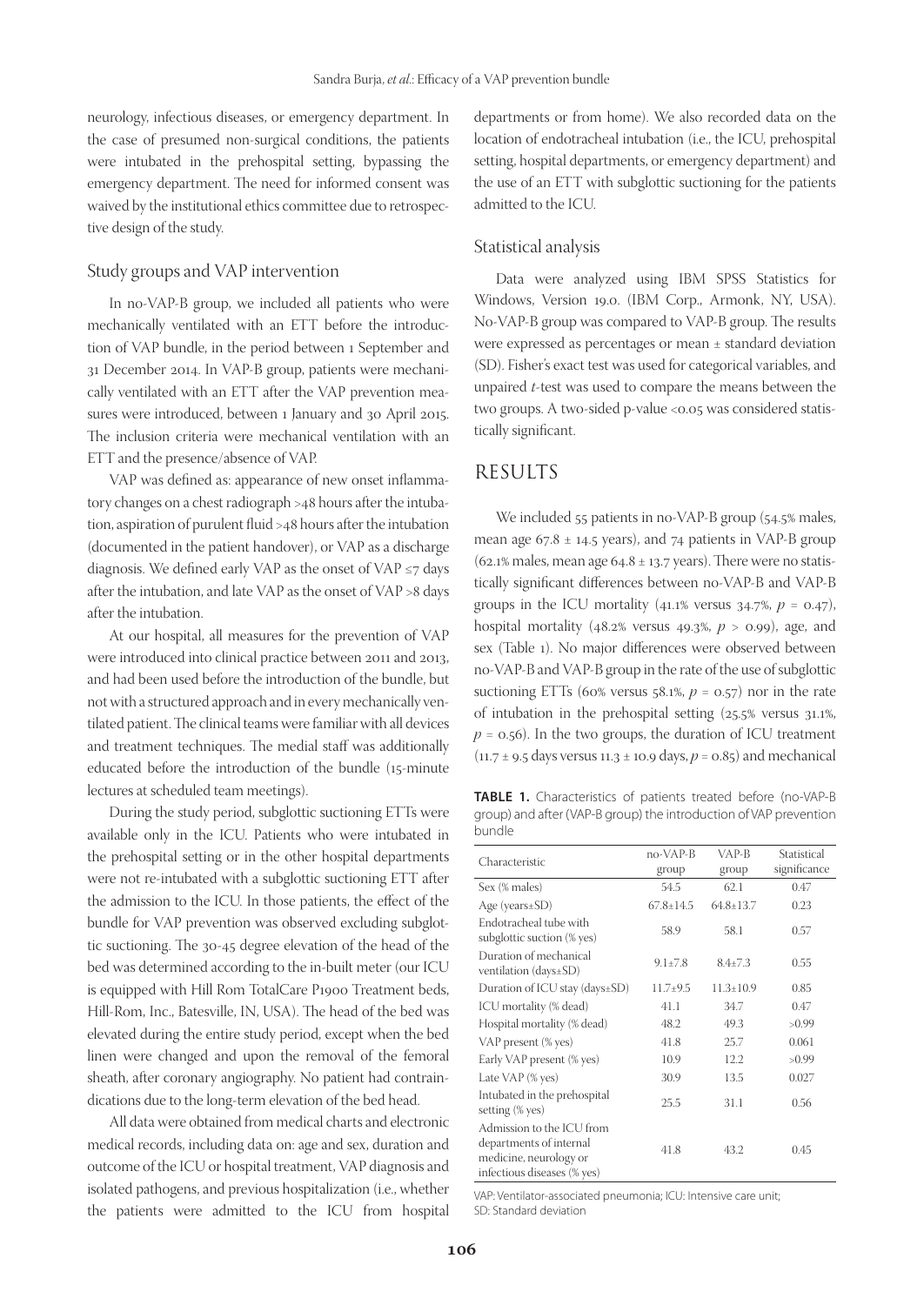ventilation (9.1  $\pm$  7.8 days versus 8.4  $\pm$  7.3 days,  $p = 0.55$ ) was similar. In addition, we observed no significant improvement in the duration of ICU stay and the rate of mortality after the implementation of VAP prevention bundle.

No significant differences in the rates of VAP and early VAP were found between the two groups. In no-VAP-B group, 41.8% of patients developed VAP (45 episodes of VAP per 1000 ventilator days) compared to 25.7% of patients in VAP-B group (30 episodes of VAP per 1000 ventilator-days)  $[p = 0.06]$ . In no-VAP-B group, 10.9% of patients developed early VAP compared to 12.2% in VAP-B group  $(p > 0.99)$ . On contrary, a significant decrease in the late VAP was found in VAP-B group compared to no-VAP-B group  $(13.5\% \text{ versus } 30.9\%, p = 0.027)$ .

In both groups, we observed no differences in the incidence of VAP between patients who were intubated with and those intubated without ETTs with subglottic suctioning. In no-VAP-B group, 33 patients (60%) received an ETT with subglottic suctioning. Of those, 16 patients (48.5%) developed VAP, compared to 7/22 patients (31.8%) who were intubated with a standard ETT and developed VAP ( $p = 0.18$ ). Similarly, in VAP-B group, 43 patients (58.1%) received an ETT with subglottic suctioning, and of those, 7 patients (16.3%) developed VAP, compared to 11/31 patients (35.5%) who were intubated with a standard ETT and developed VAP  $(p = 0.09)$ .

There was no difference in the frequency of causative pathogens between no-VAP-B and VAP-B patients (18.2% versus 21.6%,  $p = 0.66$ ). The causative pathogens are presented in Table 2.

## DISCUSSION

In the present study, we showed that the implementation of the VAP prevention bundle is associated with a trend toward a lower incidence of VAP and a significantly lower incidence of late VAP. Moreover, we observed no significant differences in the mortality between the two groups of patients. Our results on the incidence of VAP and the effect of the VAP prevention

**TABLE 2.** Causative pathogens of VAP before (no-VAP-B group) and after (VAP-B group) the introduction of VAP prevention bundle

| Pathogen                 | no-VAP-B group | VAP-B group |
|--------------------------|----------------|-------------|
| Acinetobacter baumannii  |                |             |
| Enterobacter aerogenes   | 0              | 4           |
| Escherichia coli         | 0              |             |
| Enterobacter cloacae     | 4              | 3           |
| Klebsiella oxytoca       | 0              | 2           |
| Klebsiella pneumoniae    | 0              | 4           |
| Pseudomonas aeruginosa   | 4              | 4           |
| Staphylococcus aureus    |                | 5           |
| Streptococcus pneumoniae | 0              | 2           |
| ESBL pathogen            | 3              | 6           |
| Other pathogens          | 3              | 9           |
| No pathogen isolated     | 13             | 3           |

ESBL: Extended spectrum beta-lactamase

bundle on the VAP incidence and mortality are in line with previous studies. The incidence of VAP reported in other centers across Europe, Asia, and Latin America ranged between 9 and 27%, while it was 4.8-7.5% in the U.S. In addition, the sets of measures for the prevention of VAP described in those studies are similar to our VAP prevention bundle [1-3,7-9].

In our study, the differences in the rates of VAP (41.8% versus 25.7%, *p* = 0.06) and early VAP (10.9% versus 12.2%, *p* > 0.99) were not significant between no-VAP-B and VAP-B groups. However, we observed a significantly lower rate of late VAP in VAP-B group. A positive effect a VAP prevention bundle on the incidence of late VAP was also indicated previously [10].

Kollef et al. [6] compared the duration of mechanical ventilation, ICU stay, and hospitalization as well as the cost of treatment between patients with and without VAP. They retrospectively analyzed 88,689 patients, of which 2,238 (2.5%) were diagnosed with VAP. Their inclusion criteria were duration of mechanical ventilation for more than 2 days and VAP as a discharge diagnosis. Patients with VAP had longer duration of mechanical ventilation (21.8 versus 10.3 days), ICU stay (20.5 versus 11.6 days), and hospitalization (32.6 versus 19.5 days) compared to patients without VAP. The cost of treatment was 40% higher in their patients with VAP, due to longer hospitalization, higher medical therapy and antibiotic consumption, prolonged ventilation, and greater need for radiological diagnostics [6]. In this study, VAP as a discharge diagnosis was also used as one of the inclusion criteria. However, using a discharge diagnosis of VAP as a tool to determine the incidence of VAP may lead to underreporting, which occurs in approximately 50% of patients [11]. The underreporting may be due to subjective diagnostic criteria or reimbursement issues among other reasons [11].

Several other studies used a VAP prevention bundle similar to ours. Daniel et al. [8] prospectively included patients from two ICUs in Scotland, with more than 400 admissions per department per year. Their set of prevention measures consisted of: daily evaluation of the possibility for the reduction of sedation, daily assessment for extubation, 30-degree elevation of the head of the bed, and oral care with chlorhexidine. They introduced all measures simultaneously in 2008. The education of clinical teams was performed through five learning sessions during the first two years. A decrease in VAP incidence from 6.9 to  $1.0/1000$  ventilation days ( $p = 0.0002$ ) after the implementation of VAP prevention bundle was reported in their study [8]. Marini et al. [3] conducted a single-center prospective study at King Abdulaziz Medical City (KAMC) in Riyadh, Saudi Arabia. Their VAP prevention bundle comprised of: elevation of the head of the bed to 30-45 degrees, daily evaluation of the possibility for the interruption of sedation and assessment for extubation, peptic ulcer disease prophylaxis, deep venous thrombosis prophylaxis,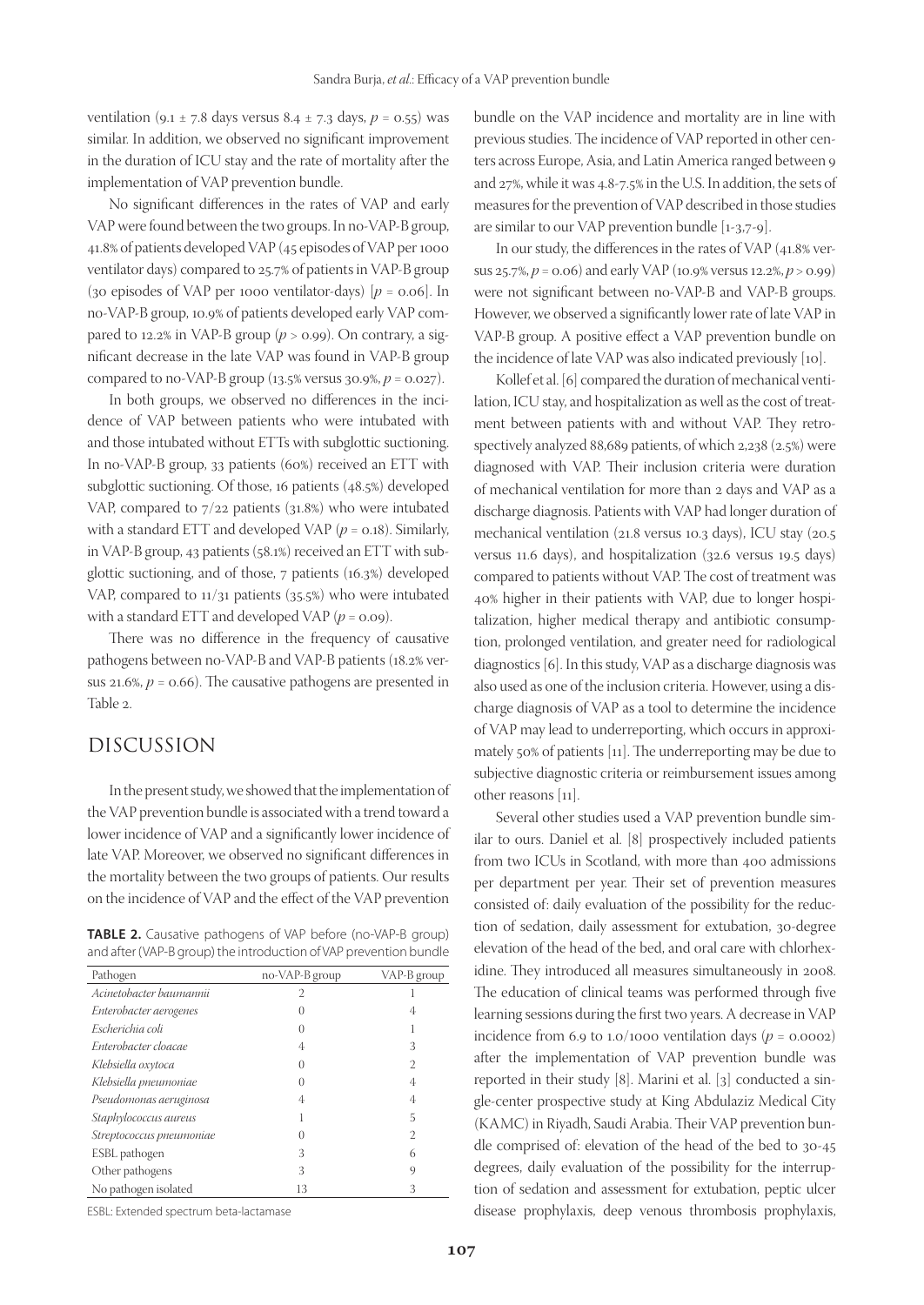daily mouth care with chlorhexidine, the use of an ETT with subglottic suctioning, and maintaining endotracheal cuff pressure between 25 to 30  $\text{cmH}_{2}$ O. These authors also showed a decrease in VAP rates from 4.0 to 0.8/1000 ventilation days [3]. In their study, all patients were intubated with an ETT with subglottic suctioning, and they indicated a role of subglottic suctioning in decreasing the incidence of VAP [3]. However, in our study, the incidence of VAP was not significantly higher in patients intubated with ETTs without subglottic suctioning (58.9% of patients). This discrepancy might be due to the small number of patients included in our study, as well as the combined effect of all measures on the incidence of VAP. In a single-center study at an adult ICU of a private hospital in Brazil, Rodriguez et al. [9] reported similar higher rates of VAP, as in our study. Their VAP prevention bundle included: bed head elevation, daily evaluation of sedation interruption, deep venous thrombosis and stress ulcer prophylaxis. The rate of VAP decreased from 21.1 to 10.5/1000 ventilation days after the implementation of the VAP prevention bundle. The duration of mechanical ventilation also decreased from 10.7 to 8.9 days [9], which was similar to our results (from 9.1 to 8.4 days).

There are several limitations to our study. First, this was a small, single-center retrospective study. Second, we studied the effectiveness of a VAP prevention bundle that was comprised of measures available at our institution, which makes our results less applicable to other settings and institutions. Also, some of the officially recommended measures for VAP prevention were not included in our bundle. Early extubation to non-invasive ventilation could have contributed to the incidence of VAP, however, in our hospital, this technique is used based on the individual decision of a clinician. Third, we only performed a short-term evaluation, immediately after the introduction of VAP prevention measures. The efficacy of our measures could have been reduced over a long-term period due to a possible lack of adherence to the bundle over time. Also, seasonal variability may have affected our results because the current evaluation of the bundle efficacy was performed mainly in the winter months, compared to the control group treated in the autumn and winter months. Nevertheless, no major differences in general characteristics of the study and control group were observed, and two sequential four-month periods were selected as study intervals to simplify the collection of data. Fourth, we used simplified diagnostic criteria for VAP due to the retrospective analysis of data.

To our knowledge, this is the first study evaluating the rate of VAP in Slovenian patients. The opinion of clinical teams on the introduction of VAP prevention bundle was generally positive, although their comments were only noted in informal team meetings. The clinician adherence to the bundle was not formally studied, however, it was outlined in the daily

clinical rounds. For example, the adherence to the head-ofbed elevation measure was the most difficult, mostly due to the general use of lower degrees of head elevation. Moreover, daily assessment for extubation and the need for proton-pump inhibitors was difficult for some clinicians in cases where they felt that the patient required longer-term mechanical ventilation because of the nature of the disease. Nevertheless, the VAP prevention measures included in our bundle are widely applicable and, apart from ETTs with subglottic suctioning, no specialized equipment is necessary.

### CONCLUSION

Overall, our results support the use of VAP prevention bundle in clinical practice. We showed a trend toward a lower incidence of VAP and a significantly lower incidence of late VAP after the implementation of a multifaceted VAP prevention bundle comprising of head-of-bed elevation, oral care with chlorhexidine, the use of an ETT with subglottic suctioning every 4 hours, daily assessment for extubation and the need for proton-pump inhibitors, use of closed suction systems, and maintaining endotracheal cuff pressure at 25 cmH2O.

## DECLARATION OF INTERESTS

The authors declare no conflict of interests.

## REFERENCES

- [1] Blot SI, Poelaert J, Kollef M. How to avoid microaspiration? A key element for the prevention of ventilator-associated pneumonia in intubated ICU patients. BMC Infect Dis 2014;14:119. https://doi.org/10.1186/1471-2334-14-119.
- [2] Kalanuria AA, Zai W, Mirski M. Ventilator-associated pneumonia in the ICU. Crit Care 2014;18(2):208. https://doi.org/10.1186/cc13775.
- [3] Marini AL, Khan R, Mundekkadan S. Multifaceted bundle interventions shown effective in reducing VAP rates in our multidisciplinary ICUs. BMJ Open Quality 2016;5(1):u205566.w2278. DOI: 10.1136/bmjquality.u205566.w2278.
- [4] Russell CJ, Shiroishi MS, Siantz E, Wu BW, Patino CM. The use of inhaled antibiotic therapy in the treatment of ventilator-associated pneumonia and tracheobronchitis: A systematic review. BMC Pulm Med 2016;16:40.

https://doi.org/10.1186/s12890-016-0202-8.

- [5] Coffin SE, Klompas M, Classen D, Arias KM, Podgorny K, Anderson DJ, et al. Strategies to prevent ventilator-associated pneumonia in acute care hospitals. Infect Control Hosp Epidemiol 2008;29(Suppl 1):S31-40. DOI: 10.1086/591062.
- [6] Kollef MH, Hamilton CW, Ernst FR. Economic impact of ventilator-associated pneumonia in a large matched cohort. Infect Control Hosp Epidemiol 2012;33(3):250-6. https://doi.org/10.1086/664049.
- [7] Wong T, Schlichting AB, Stoltze AJ, Fuller BM, Peacock A, Harland KK, et al. No decrease in early ventilator-associated pneumonia after early use of chlorhexidine. Am J Crit Care 2016;25(2):173-7. DOI: 10.4037/ajcc2016823.
- [8] Daniel M, Booth M, Ellis K, Maher S, Longmate A. Details behind the dots: How different intensive care units used